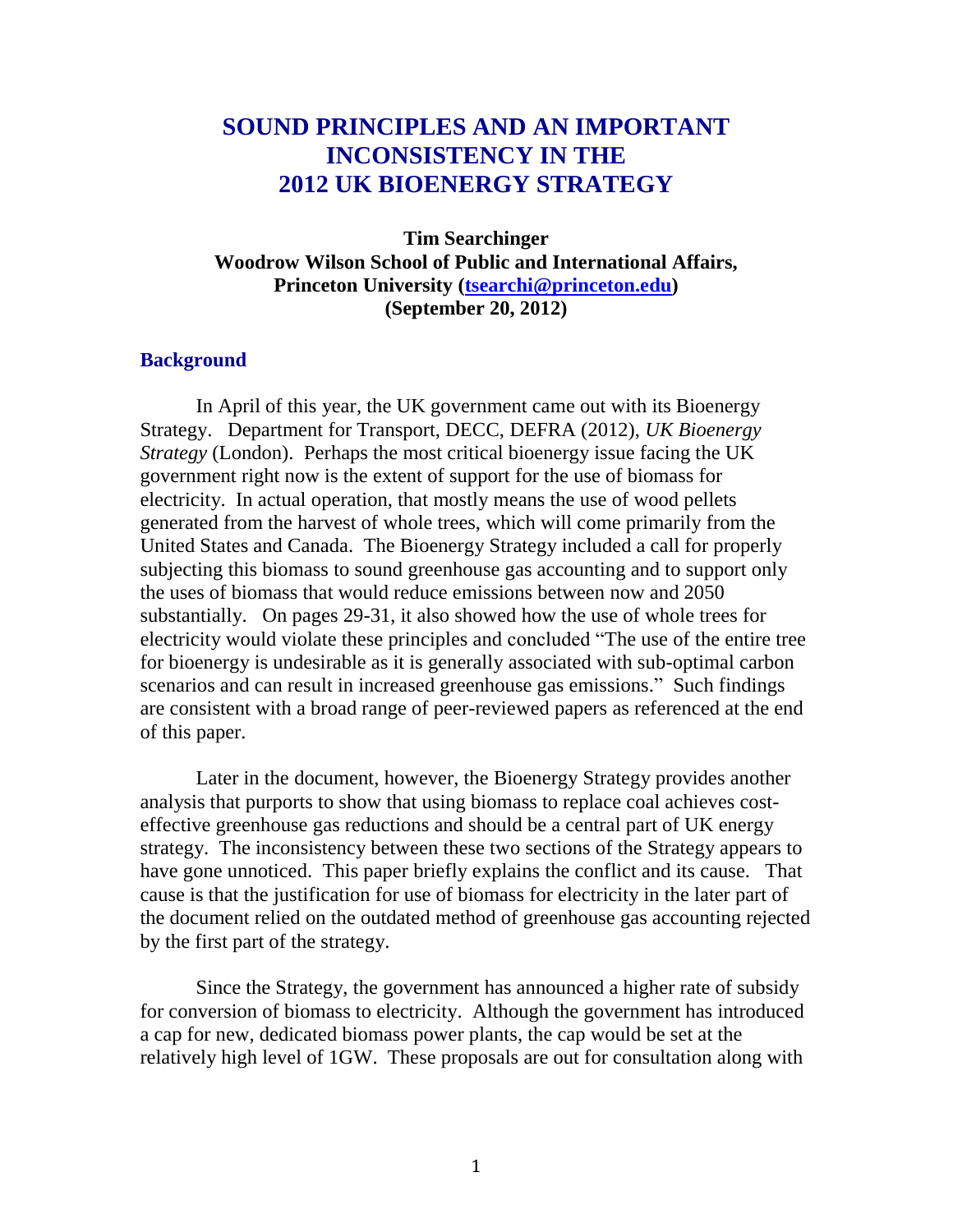a new sustainability and new greenhouse gas accounting standard.<sup>1</sup> To be consistent with the Strategy, these new accounting standards must properly account for the emissions from the use of whole trees, which would result in their disqualification for subsidies. To inform that discussion, this paper explains the inconsistencies in the Strategy and their source.

### Sound Accounting Principles

The Bioenergy Strategy establishes four principles for future Government policy in this area, two of which are central to greenhouse gas results. Principle one calls for supporting only bioenergy that delivers "genuine carbon reductions that help meet UK carbon emissions objectives to 2050 and beyond" (p. 15). Principle two calls for pursuing bioenergy only to the extent those reductions are cost-effective in comparison with other forms of renewable energy. In short, bioenergy must deliver genuine and cost-effective greenhouse gas reductions by 2050.

The Strategy also includes explicit and important principles for greenhouse gas accounting. First, the strategy requires that this analysis look "at carbon impacts for the whole system" including indirect land use change (P. 18). Second, the accounting must include "the emissions resulting from redirecting biomass from other uses which store carbon," including the carbon storage if trees were "left in the forest to complete their natural lives" (p. 18).

This last statement is critical because it avoids crediting bioenergy for reducing or eliminating the world's forest carbon sink. The world's forests are accumulating large quantities of carbon on both a gross and net basis, due in part to regeneration from prior logging and in part to forest responses to increases in carbon dioxide.<sup>2</sup> Climate change would be far worse without this forest carbon growth. Indeed, this forest carbon sink is a major part of the reason that, on average, only half of each ton of carbon emissions emitted stays airborne: the ocean absorbs roughly one quarter and the forests another quarter. Some

 $\overline{a}$ 1

http://www.decc.gov.uk/en/content/cms/consultations/biomass\_ro/biomass\_ro.a spx

<sup>&</sup>lt;sup>2</sup> Y. Pan et al. (2011), A large and persistent carbon sink in the world's forests, *Science* 333:988-993; H. Haberl et al. (2012), Correcting a fundamental error in greenhouse gas accounting related to bioenergy, *Energy Policy* 45:18-23 (largely reproducing the opinion on bioenergy of the European Environmental Agency Science Committee of 2011).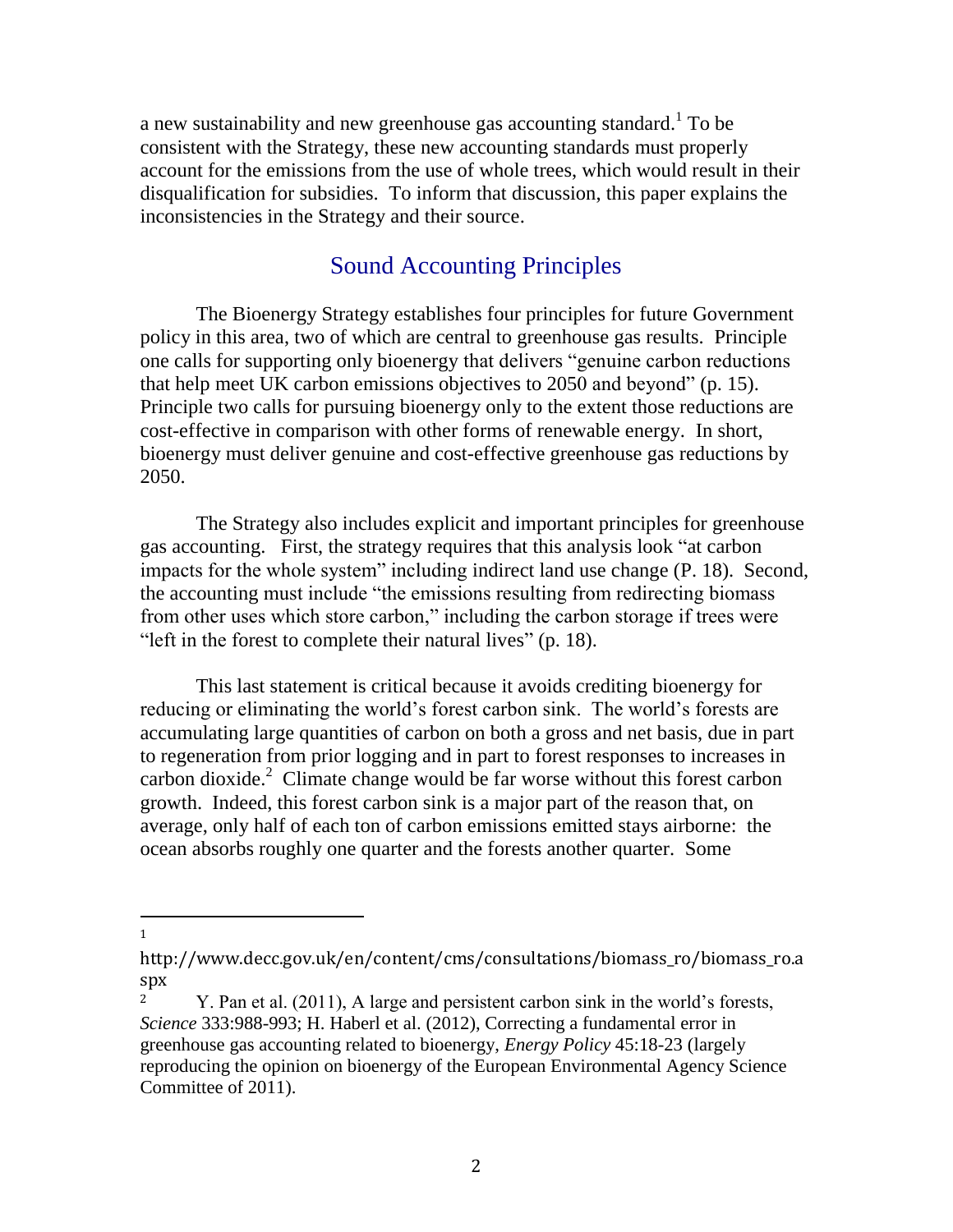bioenergy analyses, including a report commissioned by  $DECC$ ,  $3$  have assumed that biomass harvests are carbon free so long as carbon stocks in forests are maintained at the present level. In other words, harvests may eliminate the carbon sink and still be considered carbon free so long as they do not turn forests into a net source of carbon. But reducing any single ton of carbon sink is equivalent to adding a ton of carbon to the air from fossil fuels or any other source.

## Analysis of Using Whole Trees for Electricity on Pages 29-31

Pages 29-31 of the Strategy apply these principles to the harvest of woody biomass from UK forests. Figure 4 of the Strategy, reproduced below, shows DECC's estimated emissions from the use of tree harvest for energy based on a study by Forestry Resources and North Energy Associates (see reference n. 3). Only the black and yellow bars to the extreme right represent scenarios that involve directly harvesting and burning wood. The black bars show that even after 100 years, the harvest and combustion of whole trees to replace electricity from natural gas or from the general grid would not reduce greenhouse gas emissions compared to the alternative, represented by the green bar, that involves leaving the wood unharvested. The small yellow bar calculates that there would be small savings, on the order of 2 tons of carbon dioxide per hectare per year, if electricity from wood replaced electricity from coal, and then only over 100 years.

l

<sup>&</sup>lt;sup>3</sup> Portions of a background report commissioned by DECC made this error. *Forestry Research & North Energy Associates (2012), Carbon Impacts of Using Biomass in Bioenergy and Other Sectors: Forests (DECC, London).* That report treated the "resumption of management," i.e., harvest, of forests as a source of greenhouse gas emissions but treated the ongoing "management" (harvest) of forests as inherently carbon neutral. Because the alternative to harvest would either be leaving those forests in place or using the wood for wood products and other alternatives, the harvest comes with a carbon cost. That cost would either be less carbon in the forest or emissions from the increased use of alternatives to wood products, e.g.. concrete, plastic or steel.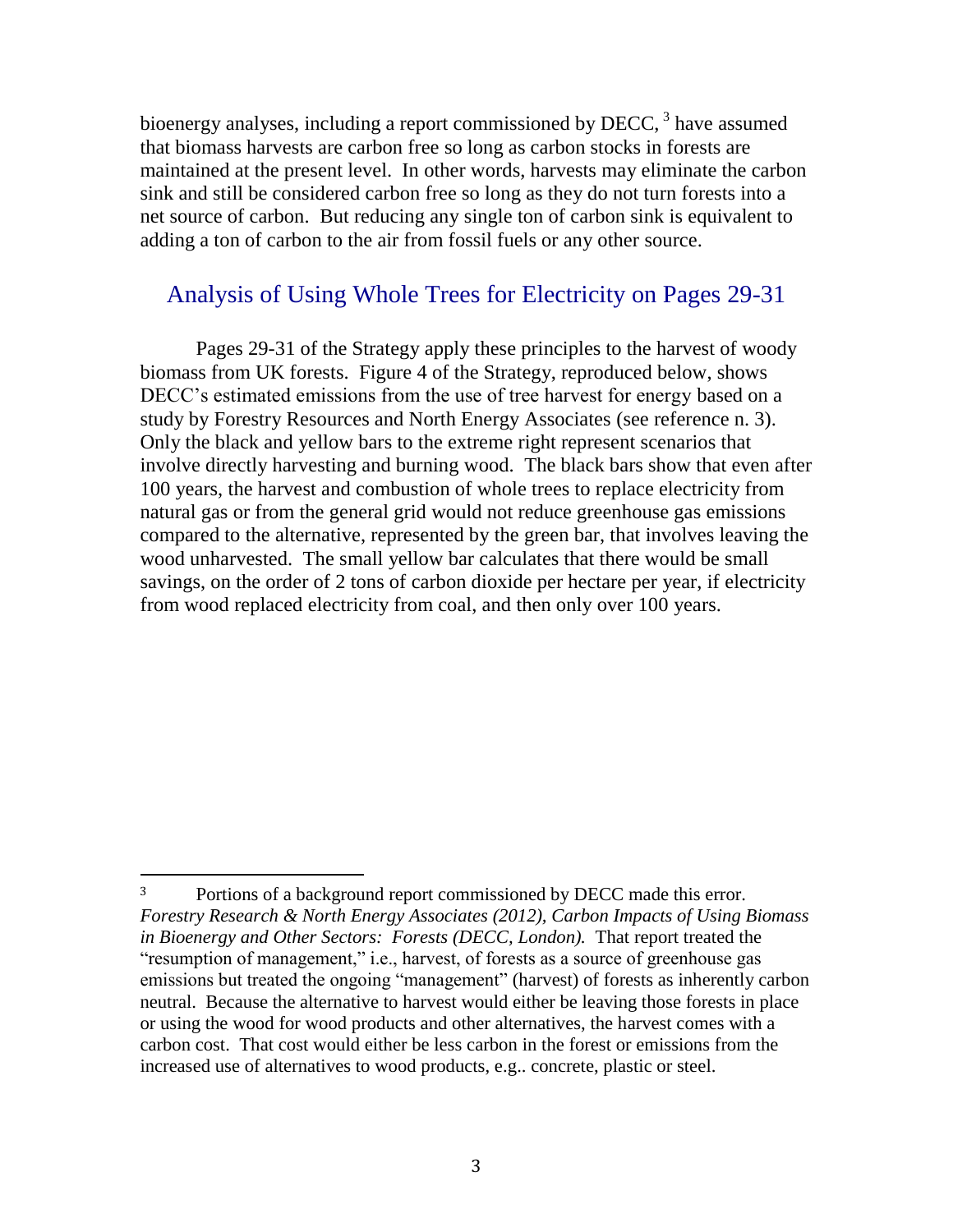Figure 4: Carbon sequestered and emissions avoided (saved, compared to a reference scenario) by harvesting UK conifer forests and using the wood in different applications to displace non-wood products and fossil fuels



Scenario

Source: Forest Research and North Energy Associates, Carbon Impacts of using biomass in bioenergy and other sectors: Forests, 2012

Notes: Carbon Impacts are calculated over a 100 year time horizon and wood is assumed to be disposed of at end of life by burning in a Waste Incineration Directive-compilant power only plant. For clarity,

Figure 4 shows savings per hectare not savings per kilowatt-hour compared to the use of coal. Fortunately, DECC has since provided the underlying data behind this figure for the harvest of wood from conifer trees to replace coal for electricity. Conifer trees are among the fastest growing tree species, and therefore produce the best greenhouse gas results. I show the calculations in Appendix A and I have confirmed these calculations with DECC. In short, the DECC analysis assumes that electricity from coal generates  $1,042 \text{ gCO}_2/\text{KWh}$ , and estimates that replacing coal with conifer wood results in:

- a 14% GHG reduction over 100 years (902 g/KWh)
- a 49% increase over 40 years  $(1557 \text{ g/KWh})$
- an 80% increase over 20 years (1879 g/KWh)

Accordingly, in the text accompanying Figure 4, the Strategy appropriately rejects the use of whole trees. It concludes: "The use of the entire tree for bioenergy is undesirable as it is generally associated with sub-optimal carbon scenarios and can result in increased greenhouse gas emissions" (p. 30). This same judgment applies to "small roundwood," i.e., small trees. "Using small roundwood and sawlogs as a source for materials . . . is often the optimal use of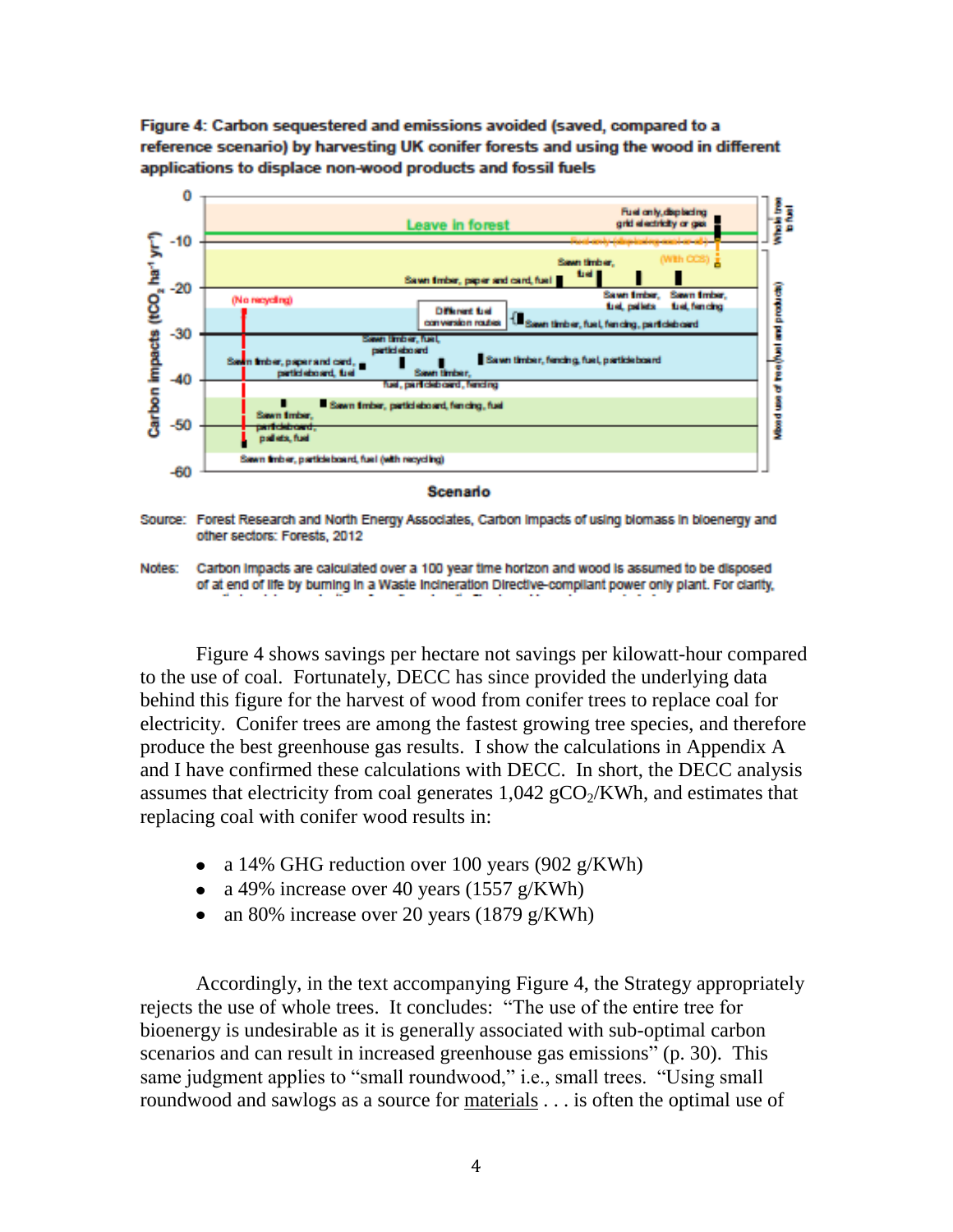forest wood" (p. 30, emphasis supplied). I interpret these statements as diplomatic given the analysis showing that harvesting whole trees of any size will result in increased greenhouse gas emissions compared not just to optimal scenarios but also to the simple alternative of leaving the wood in the forests. By contrast, the report endorses using "bark and branchwood as a source for bioenergy." (P. 30) Bark and branchwood are typically left to decompose on the forest floor or in the mill and are therefore the constituents of what are normally considered to be residues.

## **Possible Misinterpretations of Figure 4**

Although Figure 4 and the accompanying text are ultimately clear, elements of the presentation could result in some misunderstandings.

First, Figure 4 presents a large number of fuel alternatives under the title of "carbon impacts of harvested wood," and most of them look highly favorable. A casual reader might mistakenly assume favorable results from the harvest of wood generally for bioenergy. Yet, all of these favorable alternatives involve using wood first for various products and then burning the wood for energy only after their useful product lives. Such biomass is conventionally viewed as a form of waste because it must be collected when products are thrown away or demolished. Such uses will reduce greenhouse gas emissions.

Second, the presentation of results in Figure 4 based on a 100-year time horizon obscures the large increases in emissions estimated over several decades. That discussion is incompatible with the Strategy's explicit principle that bioenergy must contribute to the UK's 2050 greenhouse gas goals. As the UK has announced goals for reducing greenhouse gas emissions by 80% by 2050, uses of bioenergy that increase emissions over such time periods obviously help to meet these goals. I also note that these kinds of goal are implicit in the commitment to trying to hold global temperature increases anywhere near 2 degrees C, which requires large cumulative carbon reductions between now and 2050.<sup>4</sup>

In fact, UK accounting rules established for bioenergy in the Renewables Obligation already require that biomass accounting focus on a 20-year period.<sup>5</sup>

 $\overline{4}$ M.R. Allen et. al. (2009), Warming caused by cumulative carbon emissions towards the trillionth ton, *Nature* 458:163-1166

<sup>5</sup> Ofgen, *Renewable Obligation: Sustainability Criteria for Solid and Gaseous Biomass for Generators (greater than 50 kilowatts) Guidance* (Reference No. 184/11, 19 December 2011) p. 63. This section applies to accounting of emissions from land use change.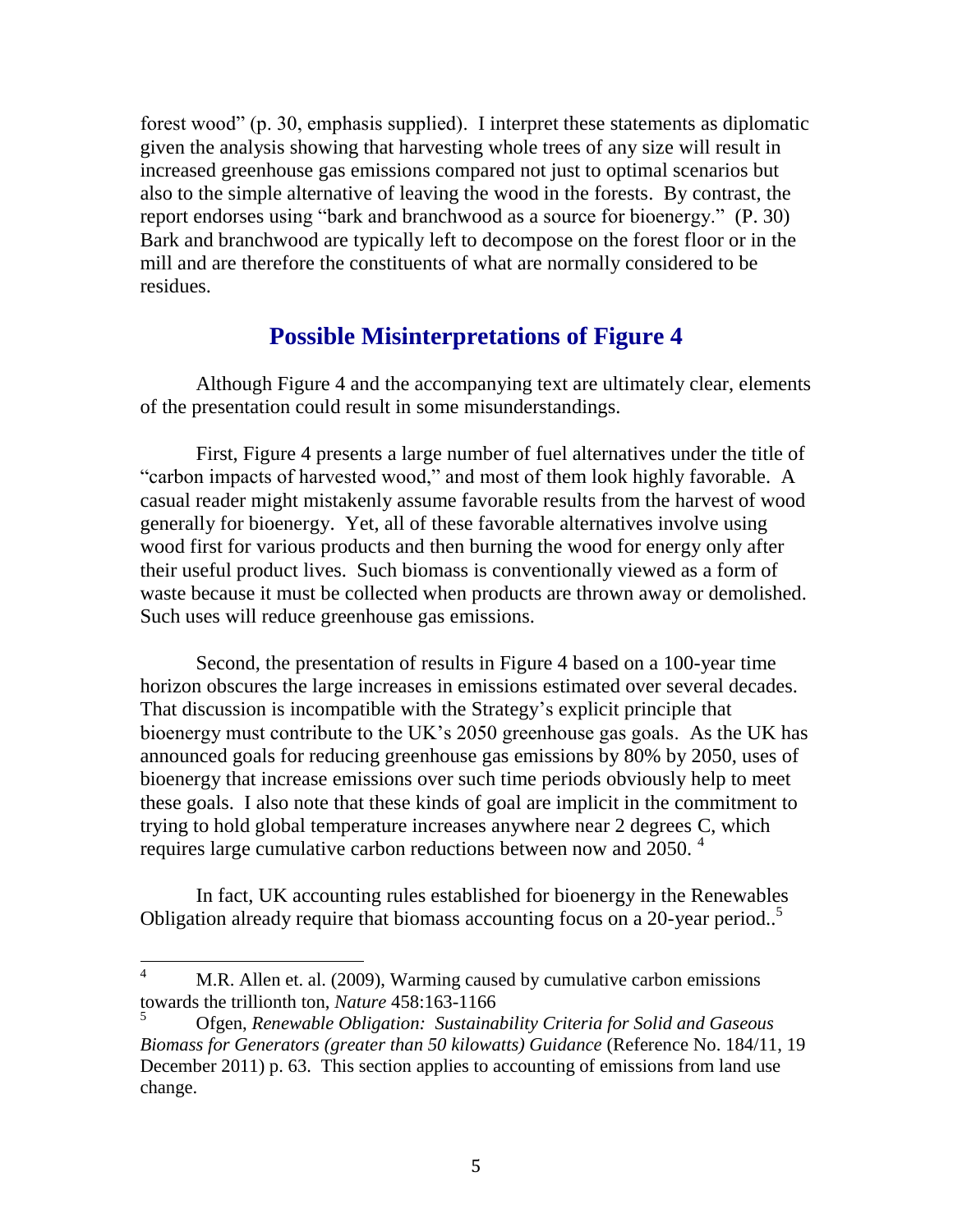This rule is consistent with standards agreed by the European Commission as part of the Renewable Energy Directive (2009/28/EC).

Moreover, even over a period of 100 years, the emissions would violate Principle Two of the Bioenergy Strategy, which requires bioenergy GHG reductions to be cost-effective compared to the alternatives. That means electricity from biomass must meet a certain emission standard per kilowatt-hour. The existing standard is 285 g/KWh, and DECC has proposed that this figured be lowered to  $240gCO<sub>2</sub>/KWh$  for new dedicated biomass power plant and maintained at 285 for co-firing of biomass in coal power plants. As DECC's estimated emissions for electricity from whole trees are 902 g/KWh even over 100 years, the use of whole trees obviously does not qualify.

# **Potentially Contradictory Analyses on Pages 45-57**

The inconsistencies in the Bioenergy Strategy arise from the discussion of biomass for electricity on pages 45-47, including Box 14. This discussion addresses Principle 2 and the extent to which electricity from "non-waste biomass" can be a cost-effective source of greenhouse gas reductions compared to other renewable fuels. The strategy states:

"Use of biomass for co-firing with coal and conversion of existing coal fired plants is both a low cost renewable energy and a technology that is highly likely to meet the requirements of Principle 2. Because biomass will be displacing coal the £/tonne of carbon is significantly lower than the alternative technology (see Box 14)." (P. 45)

In turn, Box 14, reproduced here, analyses the costs of carbon abatement using "non-waste biomass" at three different possible emissions levels for biomass: 00, 200 and 285 gCO2/kWh. With coal emissions estimated at 909 kgCO2/KWh, the result is cost-effective mitigation. (Note that Box 14 has a typographical error, identifying emissions in one place at kilograms of CO2 both per "KWh" and in another at kilograms per "MWh." The correct units for the figures cited should be kg/MWh or g/KWh.)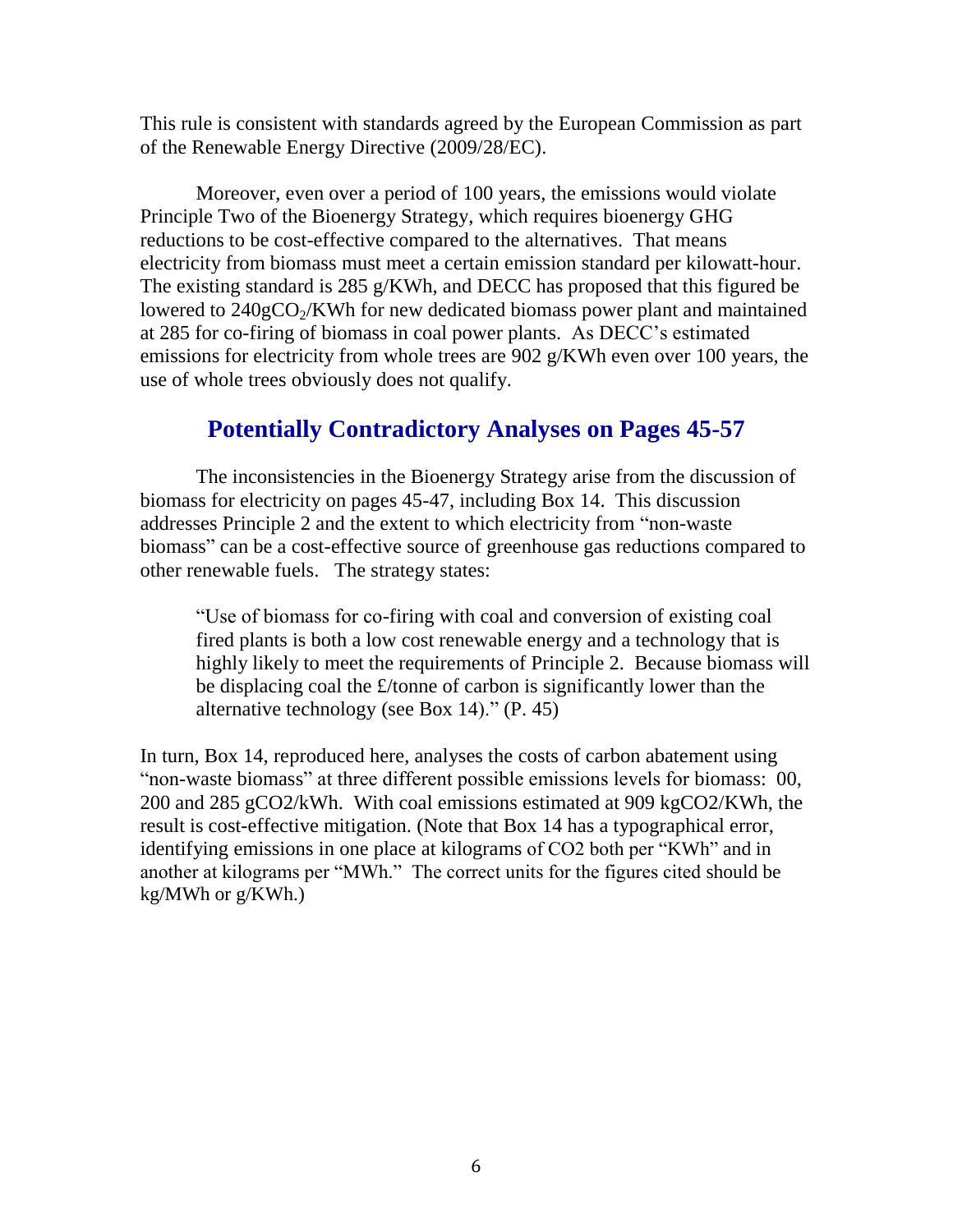

How then can we make sense of Box 14? Put another way, how can Box 14 assume bioenergy emissions of 100-285 g/KWh even though Figure 4 uses an estimate for whole trees of 902 g/KWh even over 100 years? The explanation is simple. The illustrative range of emissions in Box 14 from 100 to 285 gCO2/KWh represent estimates of emissions solely from the production of the biomass, and they exclude emissions that result from the change in forest carbon. In other words, they represent emissions from the fossil energy used to grow, harvest, process and transport the biomass, not from the decrease in forest carbon stocks, foregone carbon sequestration or from land clearing. (Nor do the numbers include emissions from the diversion of timber from other uses that help hold down emissions, which is implicitly shown in Figure 4 as well.)

*In summary, the emissions estimates used by DECC to establish that biomass electricity offers a cost-effective means of reducing emissions from power are based on a methodology for lifecycle analysis that Principle One of DECC's strategy rejects outright and corrects on pages 29-31.<sup>6</sup>* Effectively,

<sup>&</sup>lt;sup>6</sup> This can be seen even in the Bioenergy Strategy document itself by comparing the emissions figures used in Box 14 with those in Figure 14 on page 66. There, the same source is cited to show emissions from clean wood waste, which are in the same general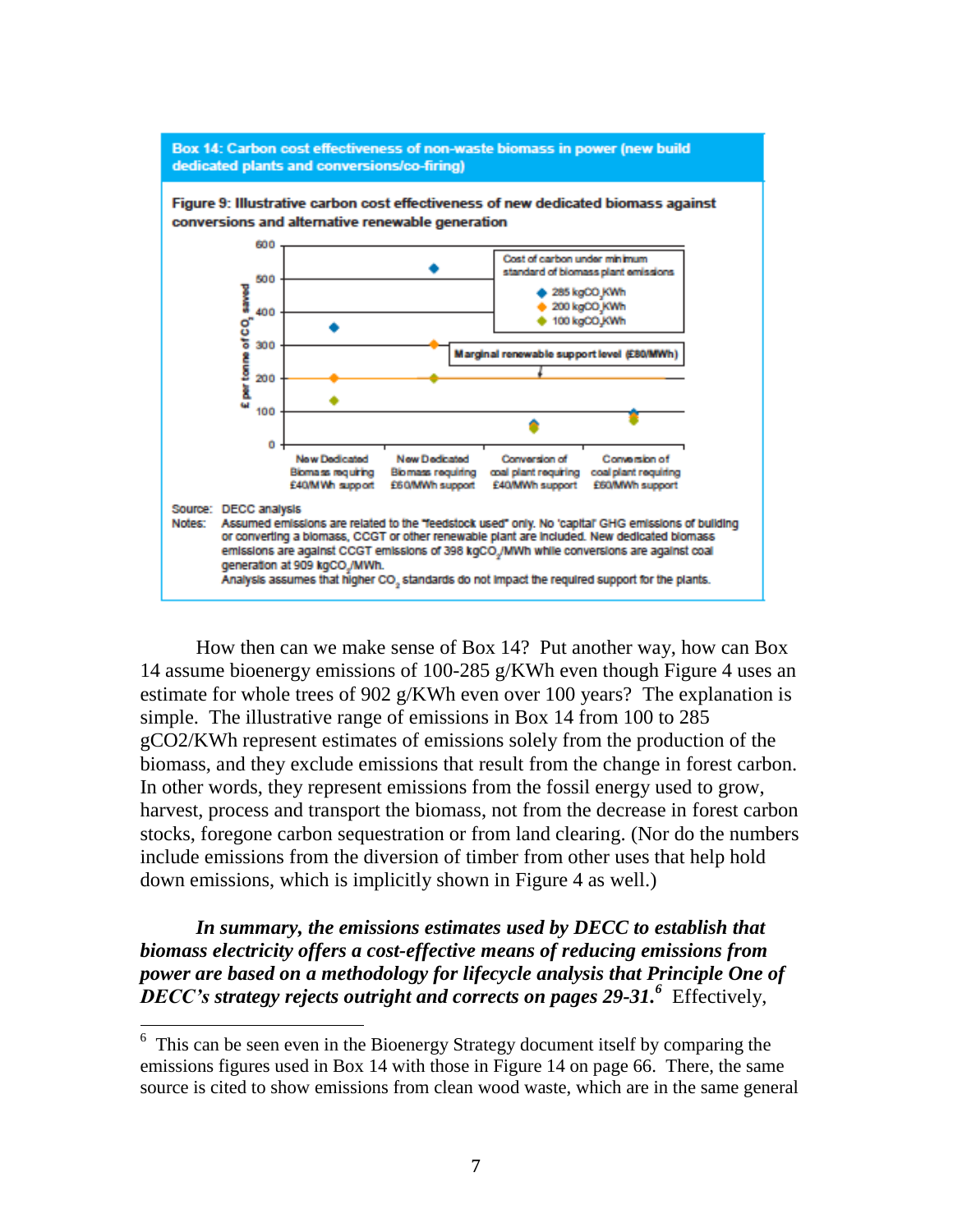although Box 14 claims to judge use of "non-waste" biomass to be cost-effective, that judgment properly applies to the use of waste biomass.

## Potential Confusion about the Term Land Use Change

Potential ambiguities about the term "land use change" may also help to explain these inconsistent results. The definition of the term "land use change" explains the difference between the correct greenhouse gas accounting called for in Principle One of the Bioenergy Strategy and the flawed accounting for bioenergy emissions under the existing rules for the Renewable Obligation.

Much of the Bioenergy Strategy emphasizes the importance of avoiding and accounting for emissions from land use change. Box 19 on page 63 also states that under the Renewables Obligation, lifecycle assessment for the greenhouse gas emissions from non-waste biomass must already consider "any direct land use change." Readers might therefore infer that the Renewables Obligation already builds in proper accounting and protection against the use of directly harvested forest material.

Yet, under the Renewables Obligation, the term "land use change" only means changes from one land use *category* to another. For example, the term applies to a change from grassland or forest to a bioenergy crop, or more subtly, from natural forest to a forest plantation<sup>7</sup>. But the harvest of trees from an area that will remain a forest does not constitute a land use change under this definition, and therefore the resulting emissions are not counted.

Under the Bioenergy's Strategy's first principle (illustrated on page 31), the loss of carbon storage from tree harvest must be counted, including any net reduction in future carbon sequestration. The key changes that must be made to

 $\overline{a}$ 

range. The notes for Figure 14 indicate that the emissions shown are only those from the production, transport and conversion process, and do not include changes in carbon on land. (In general, of course, wood waste does not incur a land use cost.) The ultimate source of the estimates is J. Bates et al. (2009), *Minimizing greenhouse gas emissions from biomass energy generation* (Environment Agency for England and Wales). This study presented results from the same BEAT2 model referred to in Box 14 of the Bioenergy Strategy, but calculated emissions from land use change separately. (Caution that Bates presents emissions per unit of energy in the fuel itself rather than emissions per unit of delivered electricity, which are roughly three-times higher.)

<sup>7</sup> OFGEM, *Renewables Obligation: Sustainability Criteria for Solid and Gaseous Biomass* for Generators (Greater than 50 kilowatts), p. 38 n. 75 ("Land use change is defined as a change in *land category*."<sup>7</sup> )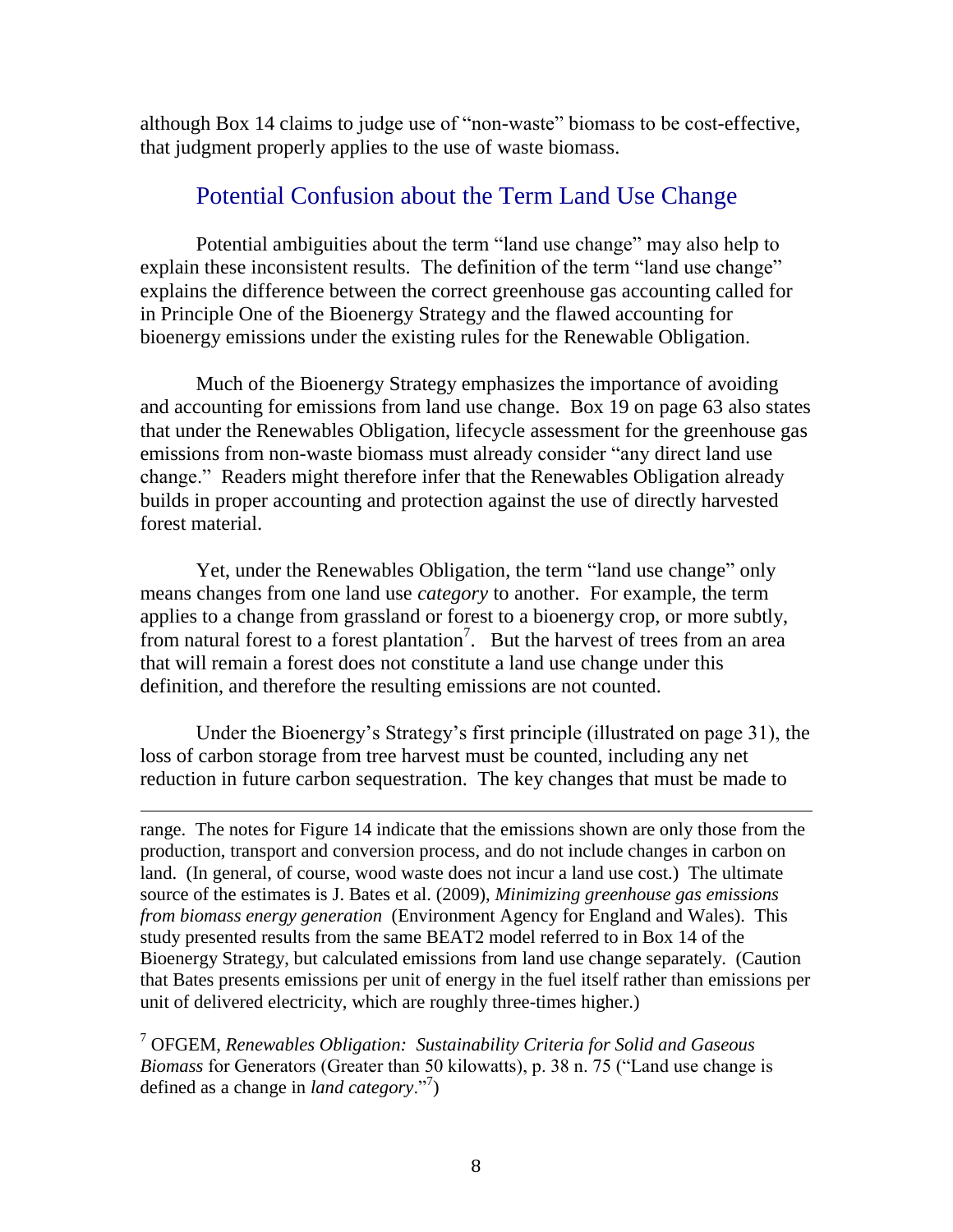the carbon accounting of biomass is to include reductions in forest-based carbon, including that foregone future sequestration.

### **Similar Findings by Other Studies**

Many other studies have come to the same conclusion as that shown in the Forest Energy report used by DECC that harvesting whole trees to replace even coal for electricity increases greenhouse gas emissions compared to the alternative of leaving the trees unharvested. These studies have addressed a wide range of forests and a wide range of harvesting techniques. They include:

Bernier, P., Pare D. (2012), Using ecosystem CO2 measurements to estimate the timing and magnitude of greenhouse gas mitigation potential of forest bioenergy, Global Change Biology Bioenergy (advance online publication July 16, 2012) DOI: 10.1111/j.1757-1707.2012.01197.x;

Holtsmark B (2011) Harvesting in boreal forests and the biofuel carbon dept. Climatic Change, DOI: 10.1007/s10584-011-0222-6;

Hudiburg, T. et al. (2011), Regional carbon dioxide implications of forest bioenergyproduction, Nature Climate Change 1:419-423;

Mckechnie J, Colombo S, Chen J, Mabee W, Maclean H (2011), Forest Bioenergy or Forest Carbon? Assessing Trade-Offs in Greenhouse Gas Mitigation with Wood-Based Fuels. Environmental Science & Technology, 45, 789-79;

Mitchell, S., Harmon, M., K. O'Connell (2012), Carbon debt and carbon sequestration parity in forest bioenergy production, Global Change Biology, Bioenergy (advanced online publication May 11, 2012), DOI: 10.1111/j.1757- 1707.2012.01173.x;

Walker T. et al.,(2010), Biomass sustainability and carbon policy study. Manomet Center for Conservation Sciences, Brunswick Maine;

Zanchi G.A. et al. (2011), Is woody biomass carbon neutral? A comparative assessment of emissions from consumption of woody bioenergy and fossil fuel. Global Ch. Biol. DOI doi: 10.1111/j.1757-1707.2011.01149.x

In a paper of my own, I explain this result conceptually. Searchinger T. (2012), "Global Consequences of the Bioenergy Greenhouse Gas Accounting Error," in O. Inderwildi and Sir David King (eds.), *Energy, Transport, & the Environment* (Springer-Verlag, London). The reason is that the initial harvest of trees for bioenergy will generally double emissions compared to coal. That occurs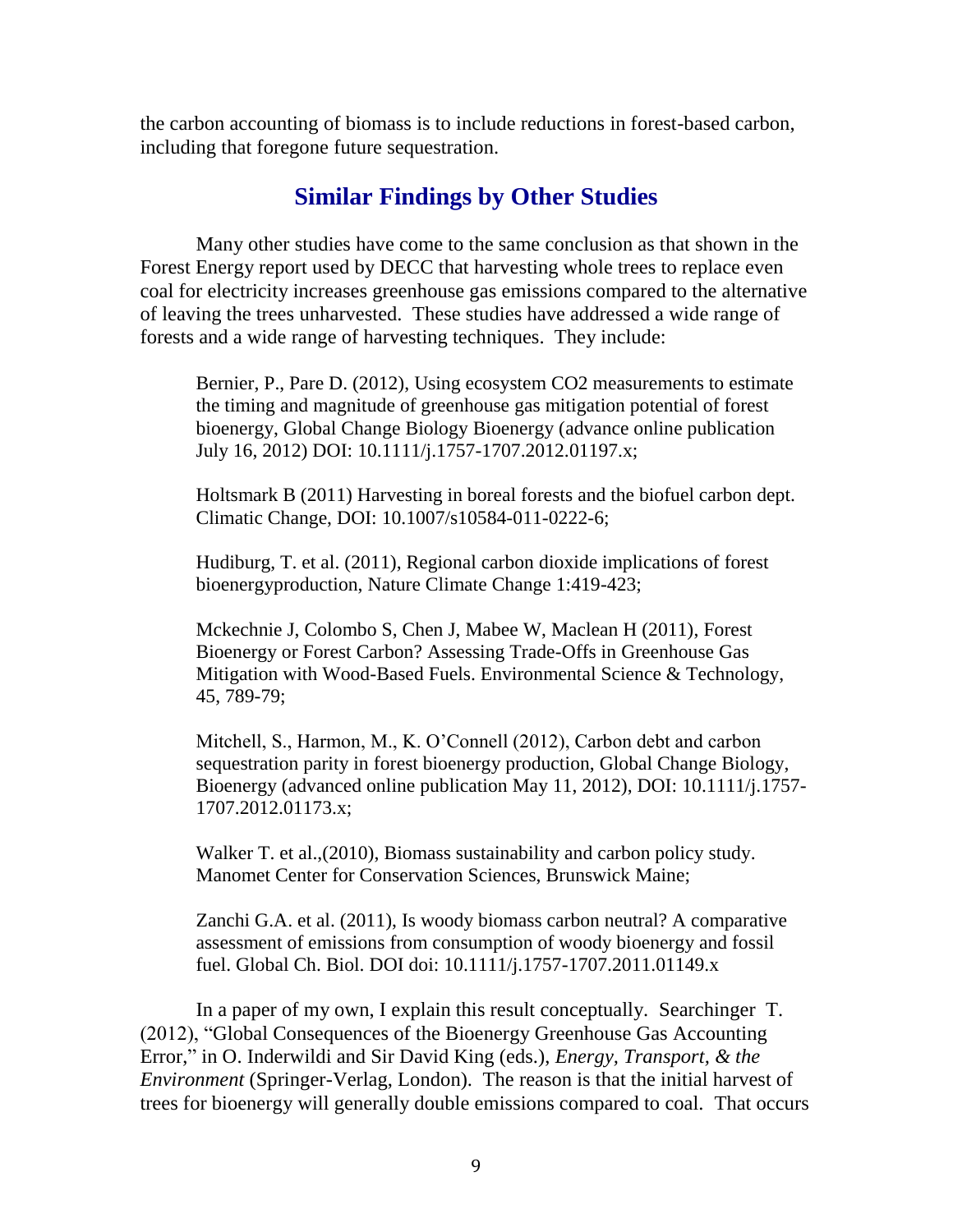in part because biomass cannot be burned as efficiently as coal from a carbon perspective (in light of its water content and higher carbon to energy ratio). It also occurs because harvesting wood results in additional unharvested residues (including some tops and branches and roots), which decompose and therefore emit carbon. In addition, if biomass is harvested from middle-aged trees, it probably decreases carbon sequestration rates for at least two to three decades because those trees would grow faster if left unharvested than the newly planted trees. The net change over that time is a larger carbon debt. Eventually new trees will grow faster, but the result over several decades is virtually always a large increase in emissions.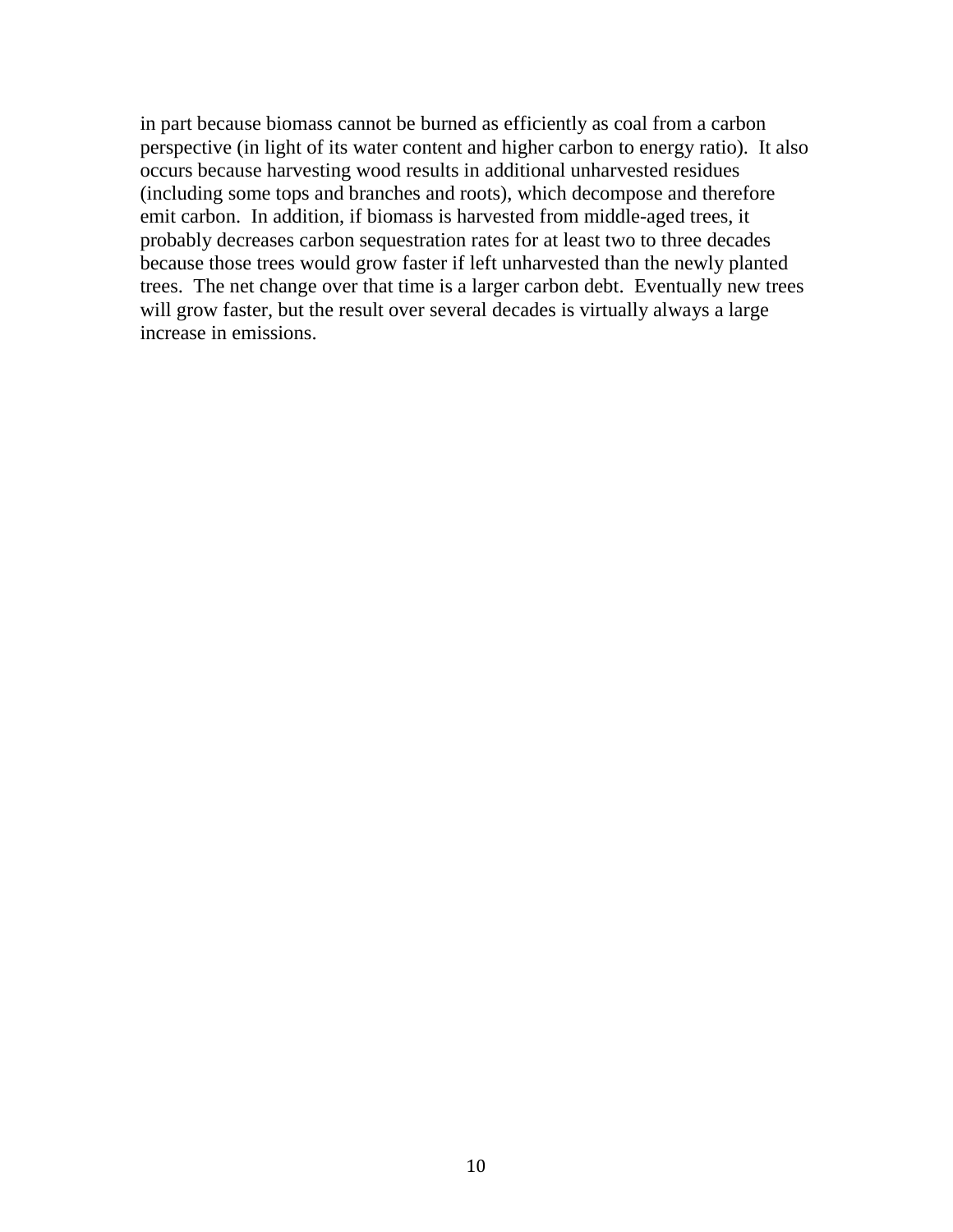# **Appendix A**

Figure 4 of the Bioenergy Strategy shows only the greenhouse gas consequences of harvesting trees for bioenergy per hectare, and only over 100 years. From DECC, however, I received additional numbers that went into Figure 4 that made it simple to calculate the extent to which such bioenergy increases or reduces emissions compared to coal over 20, 40 and 100 years.<sup>8</sup>

The percentage change in GHG consequences per megawatt hour (MWh) can be calculated by estimating the net consequences on emissions of harvesting wood for bioenergy per MWh and dividing that by the emissions estimated by DECC per MWh for coal-fired electricity. DECC's estimate for electricity from coal at existing plants is 1.048 tCO2/MWh (equal to 1,048 g/kWh). That makes it necessary only to calculate the GHG emissions estimated for the use of conifer trees.

First, the emissions start with the reduction in carbon storage and ongoing sequestration due to harvest. That in turn starts with the carbon stored per hectare if the forest is left unharvested. From DECC, I understand these numbers to be:

> 100 year:  $8.2 \text{ tCO}_2/ha/\text{yr}$ 40 year:  $13.9 \text{ tCO}_2$ /ha/yr 20 year:  $16.7 \text{ tCO}_2\text{/ha/yr}$

However, the Forest Resources report estimated that the forest would continue to sequester 1.1 tCO<sub>2</sub>/ha/year even if harvested. The net sequestration losses due to harvest are therefore 1.1 tCO2/ha/year less than those listed above. On the other hand, according to the DECC figures, the harvesting and processing of the wood for energy would generate emissions of 0.75 tCO2/ha/year, which must be added as an emission. As a result, the net emissions (including foregone carbon storage and sequestration) of harvesting wood for bioenergy are:

> 100 year:  $7.85 \text{ tCO}_2\text{/ha/yr}$ 40 year:  $13.55 \text{ tCO}_2\text{/ha/yr}$ 20 year:  $16.35 \text{ tCO}_2/ha/\text{yr}$

 $\overline{a}$ 

 $8$  Raw tabular behind the Forestry Research and North Energy Associates (2012), *Report: Carbon Impacts of using biomass in bioenergy and other sectors: forests* (DECC). Data provided by correspondence with DECC by email dated July 27, 2012.